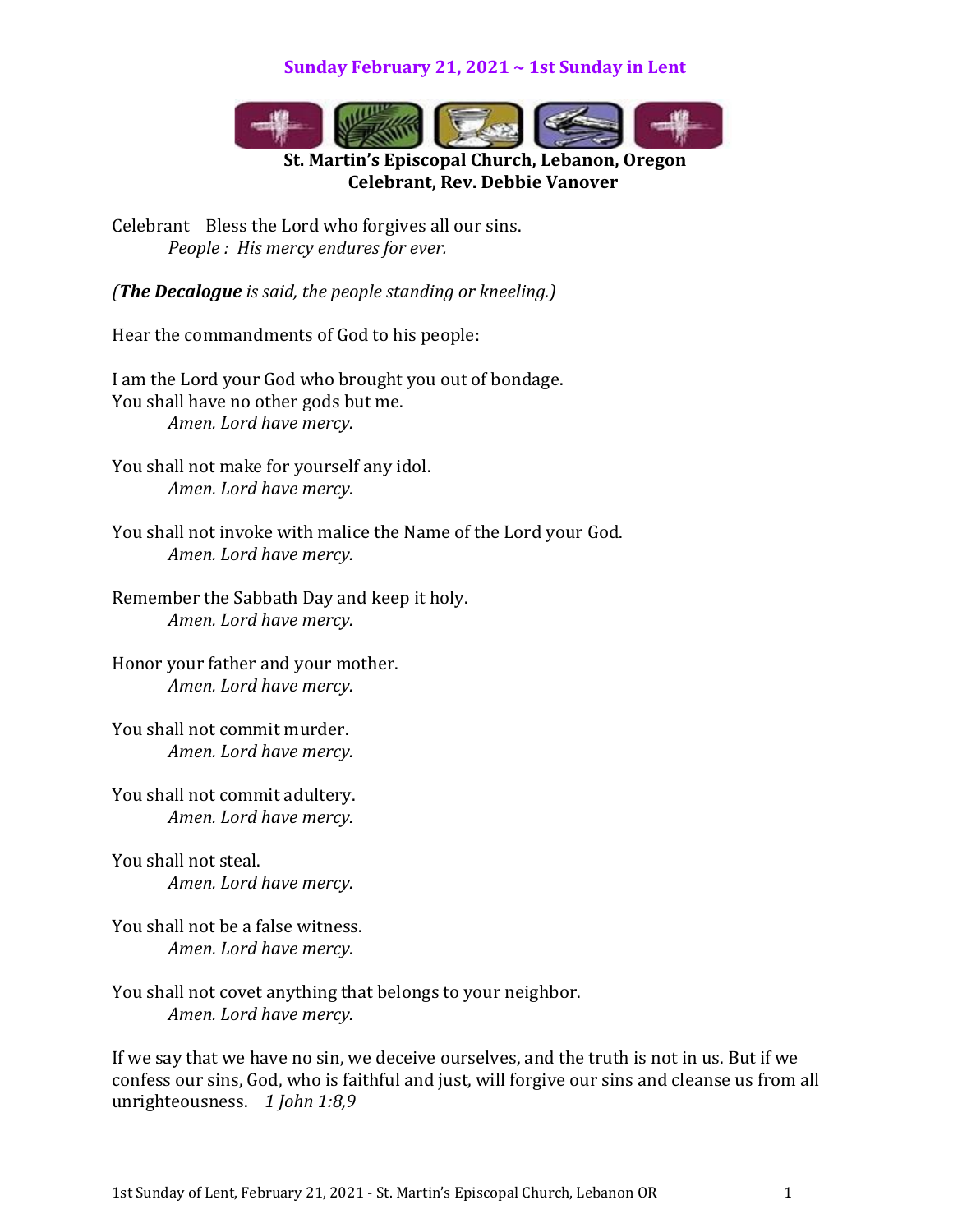#### **Let us confess our sins against God and our neighbor.**

*Silence may be kept.*

#### *Minister and People*

Most merciful God, we confess that we have sinned against you in thought, word, and deed, by what we have done, and by what we have left undone. We have not loved you with our whole heart; we have not loved our neighbors as ourselves. We are truly sorry and we humbly repent. For the sake of your Son Jesus Christ, have mercy on us and forgive us; that we may delight in your will, and walk in your ways, to the glory of your Name. *Amen.*

> Lord have mercy *Christ have mercy* Lord have mercy

### **The Collect**

Almighty God, whose blessed Son was led by the Spirit to be tempted by Satan: Come quickly to help us who are assaulted by many temptations; and, as you know the weaknesses of each of us, let each one find you mighty to save; through Jesus Christ your Son our Lord, who lives and reigns with you and the Holy Spirit, one God, now and for ever. *Amen.*

### **First Reading -- Genesis 9:8-17**

God said to Noah and to his sons with him, "As for me, I am establishing my covenant with you and your descendants after you, and with every living creature that is with you, the birds, the domestic animals, and every animal of the earth with you, as many as came out of the ark. I establish my covenant with you, that never again shall all flesh be cut off by the waters of a flood, and never again shall there be a flood to destroy the earth." God said, "This is the sign of the covenant that I make between me and you and every living creature that is with you, for all future generations: I have set my bow in the clouds, and it shall be a sign of the covenant between me and the earth. When I bring clouds over the earth and the bow is seen in the clouds, I will remember my covenant that is between me and you and every living creature of all flesh; and the waters shall never again become a flood to destroy all flesh. When the bow is in the clouds, I will see it and remember the everlasting covenant between God and every living creature of all flesh that is on the earth." God said to Noah, "This is the sign of the covenant that I have established between me and all flesh that is on the earth."

- Hear what the Spirit is saying to God's People
- Thanks be to God

### **Psalm 25:1-9**

1 To you, O Lord, I lift up my soul; my God, I put my trust in you; \* let me not be humiliated, nor let my enemies triumph over me.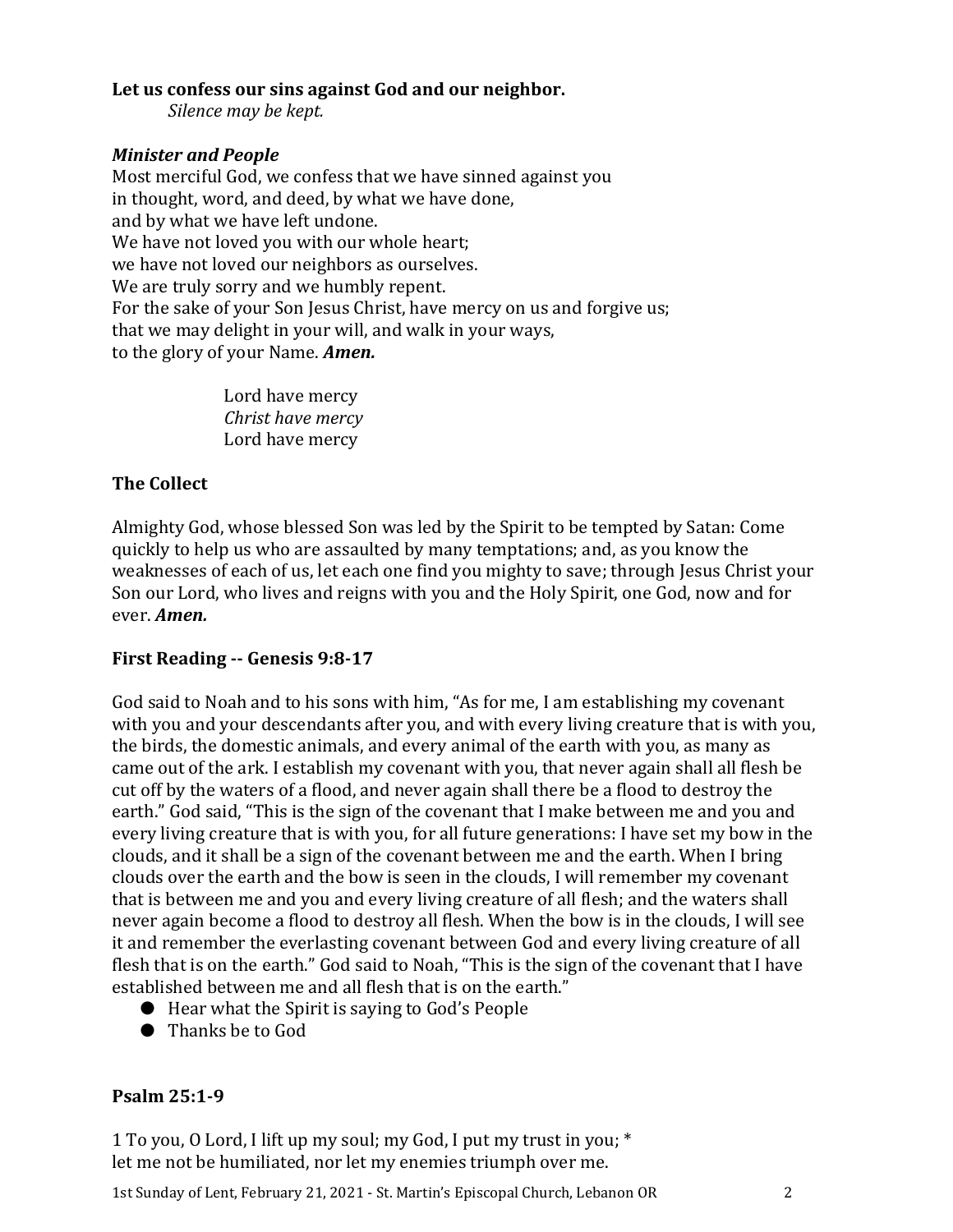2 Let none who look to you be put to shame; \* let the treacherous be disappointed in their schemes.

3 Show me your ways, O Lord, \* and teach me your paths.

4 Lead me in your truth and teach me, \* for you are the God of my salvation; in you have I trusted all the day long.

5 Remember, O Lord, your compassion and love, \* for they are from everlasting.

6 Remember not the sins of my youth and my transgressions; \* remember me according to your love and for the sake of your goodness, O Lord.

7 Gracious and upright is the Lord; \* therefore he teaches sinners in his way.

8 He guides the humble in doing right \* and teaches his way to the lowly.

9 All the paths of the Lord are love and faithfulness \* to those who keep his covenant and his testimonies.

# **Second Lesson** –**1 Peter 3:18-22**

Christ also suffered for sins once for all, the righteous for the unrighteous, in order to bring you to God. He was put to death in the flesh, but made alive in the spirit, in which also he went and made a proclamation to the spirits in prison, who in former times did not obey, when God waited patiently in the days of Noah, during the building of the ark, in which a few, that is, eight persons, were saved through water. And baptism, which this prefigured, now saves you-- not as a removal of dirt from the body, but as an appeal to God for a good conscience, through the resurrection of Jesus Christ, who has gone into heaven and is at the right hand of God, with angels, authorities, and powers made subject to him.

- Hear what the Spirit is saying to God's People
- *Thanks be to God*

# **The Holy Gospel of our Lord Jesus Christ, according to Mark 1:9-15**

*Glory to you, Lord Christ*

In those days Jesus came from Nazareth of Galilee and was baptized by John in the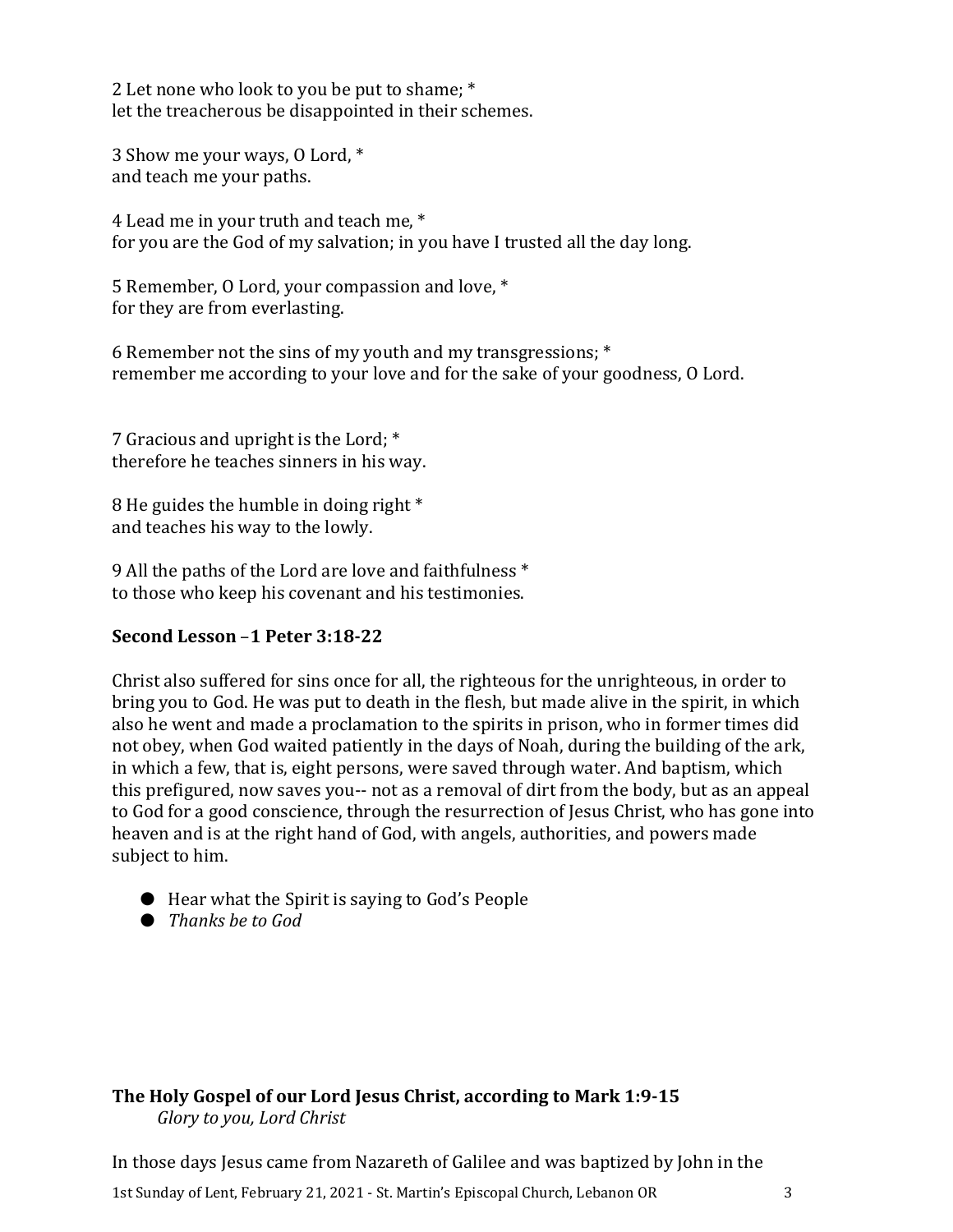Jordan. And just as he was coming up out of the water, he saw the heavens torn apart and the Spirit descending like a dove on him. And a voice came from heaven, "You are my Son, the Beloved; with you I am well pleased."

And the Spirit immediately drove him out into the wilderness. He was in the wilderness forty days, tempted by Satan; and he was with the wild beasts; and the angels waited on him.

Now after John was arrested, Jesus came to Galilee, proclaiming the good news of God, and saying, "The time is fulfilled, and the kingdom of God has come near; repent, and believe in the good news."

- This is the Gospel of the Lord.
- *Praise to you, Lord Christ*

**Sermon Sermon Sermon** *The Rev. Debbie Vanover* 

**Nicene Creed** (BCP p.358) We believe in one God, the Father, the Almighty, maker of heaven and earth, of all that is, seen and unseen. We believe in one Lord, Jesus Christ, the only Son of God, eternally begotten of the Father, God from God, Light from Light, true God from true God, begotten, not made, of one Being with the Father. Through him all things were made. For us and for our salvation he came down from heaven: by the power of the Holy Spirit he became incarnate from the Virgin Mary, and was made man. For our sake he was crucified under Pontius Pilate; he suffered death and was buried. On the third day he rose again in accordance with the Scriptures; he ascended into heaven and is seated at the right hand of the Father. He will come again in glory to judge the living and the dead, and his kingdom will have no end. We believe in the Holy Spirit, the Lord, the giver of life, who proceeds from the Father and the Son. With the Father and the Son he is worshiped and glorified. He has spoken through the Prophets. We believe in one holy catholic and apostolic Church.

 We acknowledge one baptism for the forgiveness of sins. We look for the resurrection of the dead. and the life of the world to come. **Amen.**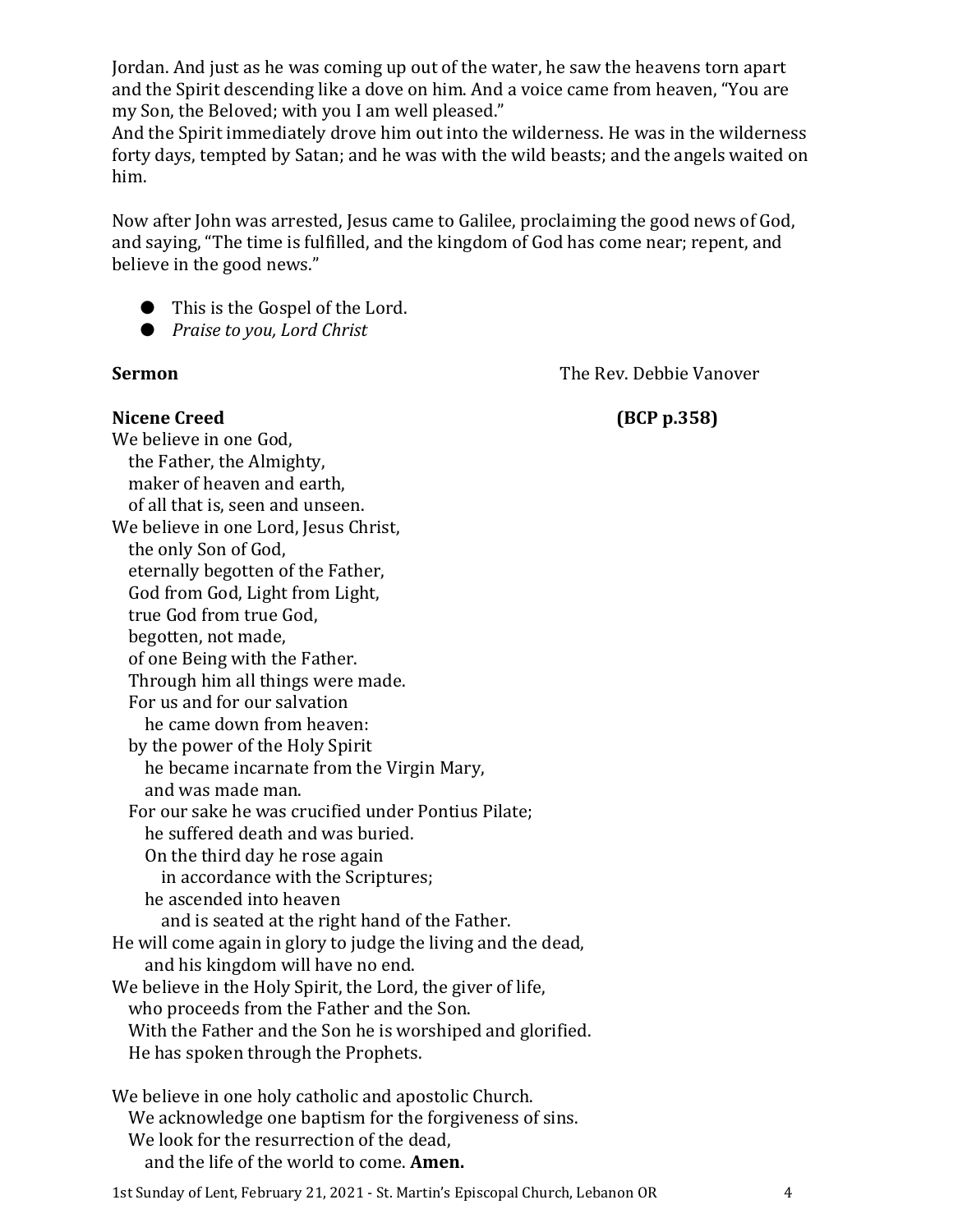# **Prayers of the People for Lent I, year B**

*The response is: Lord graciously hear us.*

God made a covenant with Noah and set a rainbow in the clouds. Let us pray for all the descendants of Noah, and especially for those preparing for baptism. For the holy catholic church throughout the world, sharing the death and resurrection of Christ.

- Lord, hear us.
- *People* Lord, graciously hear us.

For this parish of St. Martin's, that we may be faithful to our mission and respond to the spiritual needs of those around us with compassion, joy, and truth.

- Lord, hear us.
- *People* Lord, graciously hear us.

For Michael our Presiding Bishop, Diana our Bishop, for all clergy, deacons, and ministers and all who minister in Christ, and for all the holy people of God.

- Lord, hear us.
- *People* Lord, graciously hear us.

For all the peoples of the earth who share God's covenant of peace.

- Lord, hear us.
- *People* Lord, graciously hear us.

For all who are oppressed, afflicted, or in need.

- Lord, hear us.
- *People* Lord, graciously hear us.

For those who rest in the peace of Christ and for all the departed, especially Miguel Alba, Socco Fierro, Delores Mouradian, Rev. Jerry Jefferies; Mike Huycke; Ronda Jo Froemke**,** Lee Gibson aka "Catfish"; for Jill Namitz, Suzi's sister-in-law, for all who have died from Covid, and for all whose names are known to God. May light perpetual shine upon them.

- Lord, hear us.
- *People* Lord, graciously hear us.

For our families, friends, and companions, and for all those we love, especially those on our prayer list and those we name now, silently or aloud.

- Lord, hear us.
- *People* Lord, graciously hear us.

### *Celebrant*

Blessed are you, O Lord our God, for you saved us from the flood and brought us through the wilderness. Hear our prayers for all peoples. Receive sons and daughters into your family, wash them in the waters of new life, and feed them with your bread and wine. Glory to you for ever and ever. *Amen.*

**The Peace** *(Just wave from your pew)* BCP p. 360

- The Peace of the Lord be always with you.
- And also with you.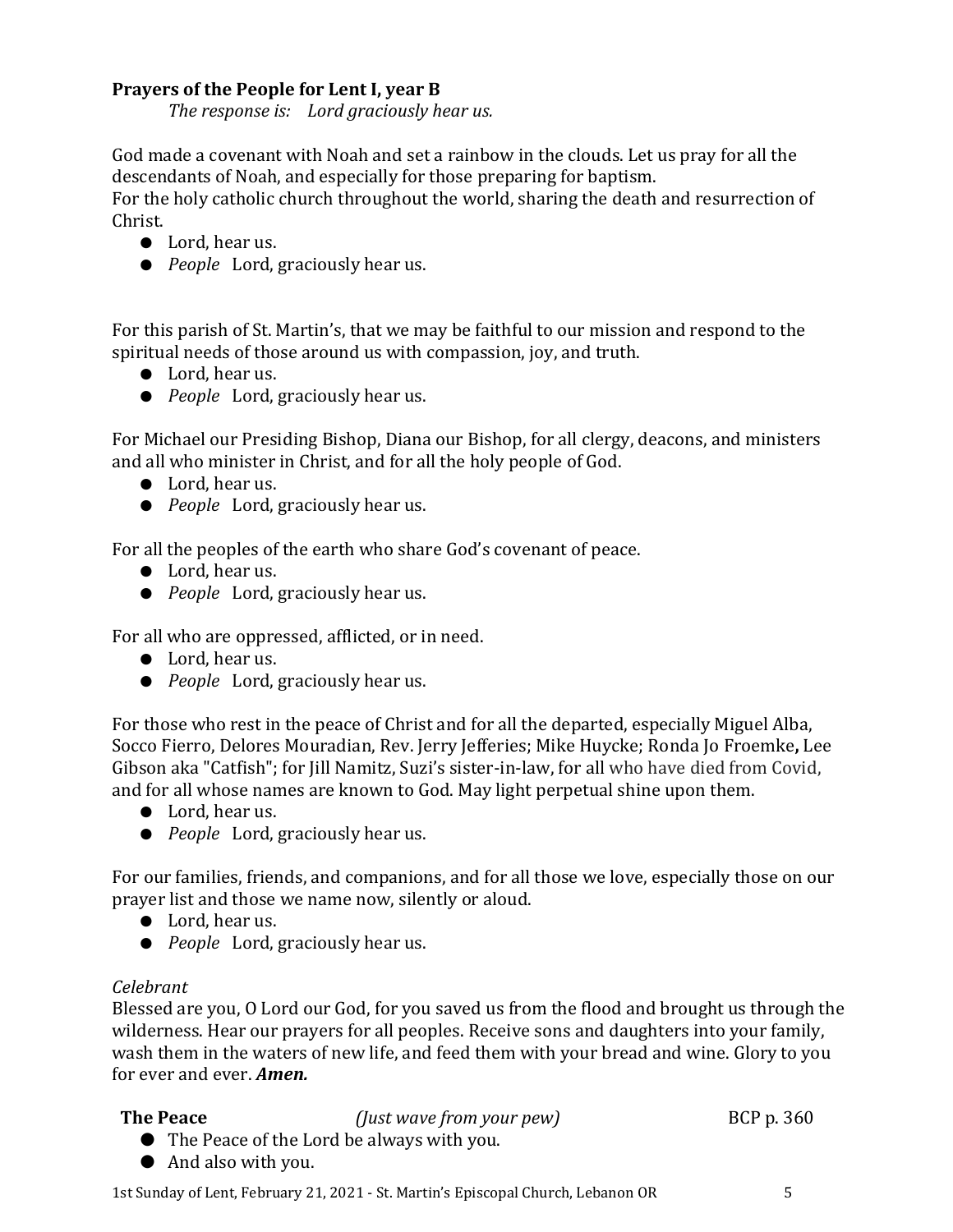**Offertory Music** *"Breathe on me Breath of God" Hymn 508*

# **The Liturgy of the Table**

# **The Great Thanksgiving Eucharistic Prayer C** BCP p. 367

The Lord be with you. *And also with you.*

Lift up your hearts. *We lift them to the Lord.*

Let us give thanks to the Lord our God. *It is right to give him thanks and praise.*

God of all power, Ruler of the Universe, you are worthy of glory and praise. *Glory to you for ever and ever.*

At your command all things came to be: the vast expanse of interstellar space, galaxies, suns, the planets in their courses, and this fragile earth, our island home. *By your will they were created and have their being.*

From the primal elements you brought forth the human race, and blessed us with memory, reason, and skill. You made us the rulers of creation. But we turned against you, and betrayed your trust; and we turned against one another.

*Have mercy, Lord, for we are sinners in your sight.*

Again and again, you called us to return. Through prophets and sages you revealed your righteous Law. And in the fullness of time you sent your only Son, born of a woman, to fulfill your Law, to open for us the way of freedom and peace.

*By his blood, he reconciled us. By his wounds, we are healed.*

And therefore we praise you, joining with the heavenly chorus, with prophets, apostles, and martyrs, and with all those in every generation who have looked to you in hope, to proclaim with them your glory, in their unending hymn:

*Celebrant and People*

# **Holy, Holy, Holy Lord, God of power and might, heaven and earth are full of your glory. Hosanna in the highest Blessed is he who comes in the name of the Lord. Hosanna in the highest.**

### *The Celebrant continues*

And so, Father, we who have been redeemed by him, and made a new people by water and the Spirit, now bring before you these gifts. Sanctify them by your Holy Spirit to be the Body and Blood of Jesus Christ our Lord.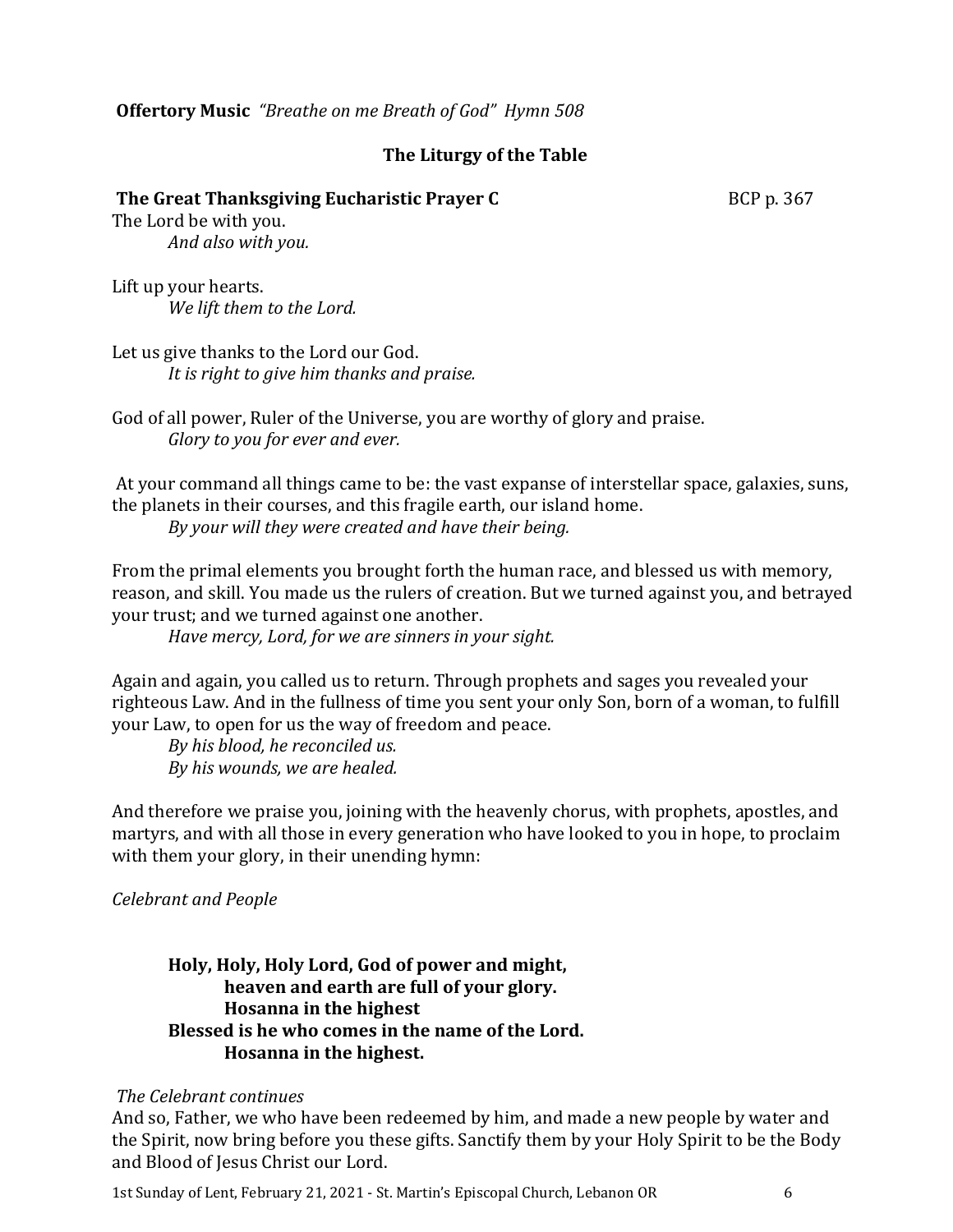On the night he was betrayed he took bread, said the blessing, broke the bread, and gave it to his friends, and said, "Take, eat: This is my Body, which is given for you. Do this for the remembrance of me."

After supper, he took the cup of wine, gave thanks, and said, "Drink this, all of you: This is my Blood of the new Covenant, which is shed for you and for many for the forgiveness of sins. Whenever you drink it, do this for the remembrance of me."

Remembering now his work of redemption, and offering to you this sacrifice of thanksgiving, *We celebrate his death and resurrection, as we await the day of his coming.*

Lord God of our Ancestors: God of Abraham and Sarah, Isaac and Rebecca, and Jacob, Rachel, and Leah; God and Father of our Lord Jesus Christ: Open our eyes to see your hand at work in the world about us. Deliver us from the presumption of coming to this Table for solace only, and not for strength; for pardon only, and not for renewal. Let the grace of this Holy Communion make us one body, one spirit in Christ, that we may worthily serve the world in his name.

#### *Risen Lord, be known to us in the breaking of the Bread.*

Accept these prayers and praises, Father, through Jesus Christ our great High Priest, to whom, with you and the Holy Spirit, your Church gives honor, glory, and worship, from generation to generation. *AMEN.*

#### **The Lord's Prayer** *said not sung*

Our Father, who art in heaven, hallowed be thy Name, thy kingdom come, thy will be done, on earth as it is in heaven. Give us this day our daily bread. And forgive us our trespasses, as we forgive those who trespass against us. And lead us not into temptation, but deliver us from evil. For thine is the kingdom, and the power, and the glory, for ever and ever. **Amen**.

#### **The Breaking of the Bread**

Christ our Passover is sacrificed for us; *Therefore let us keep the feast.* 

The Gifts of God for the People of God.

#### **Communion Hymn "***Let all mortal flesh keep silence" Hymn 324*

### **Communion of the People**

*The wafer only will be brought to you; please wait until Rev. Debbie is out of your pew before removing your mask to eat your wafer*